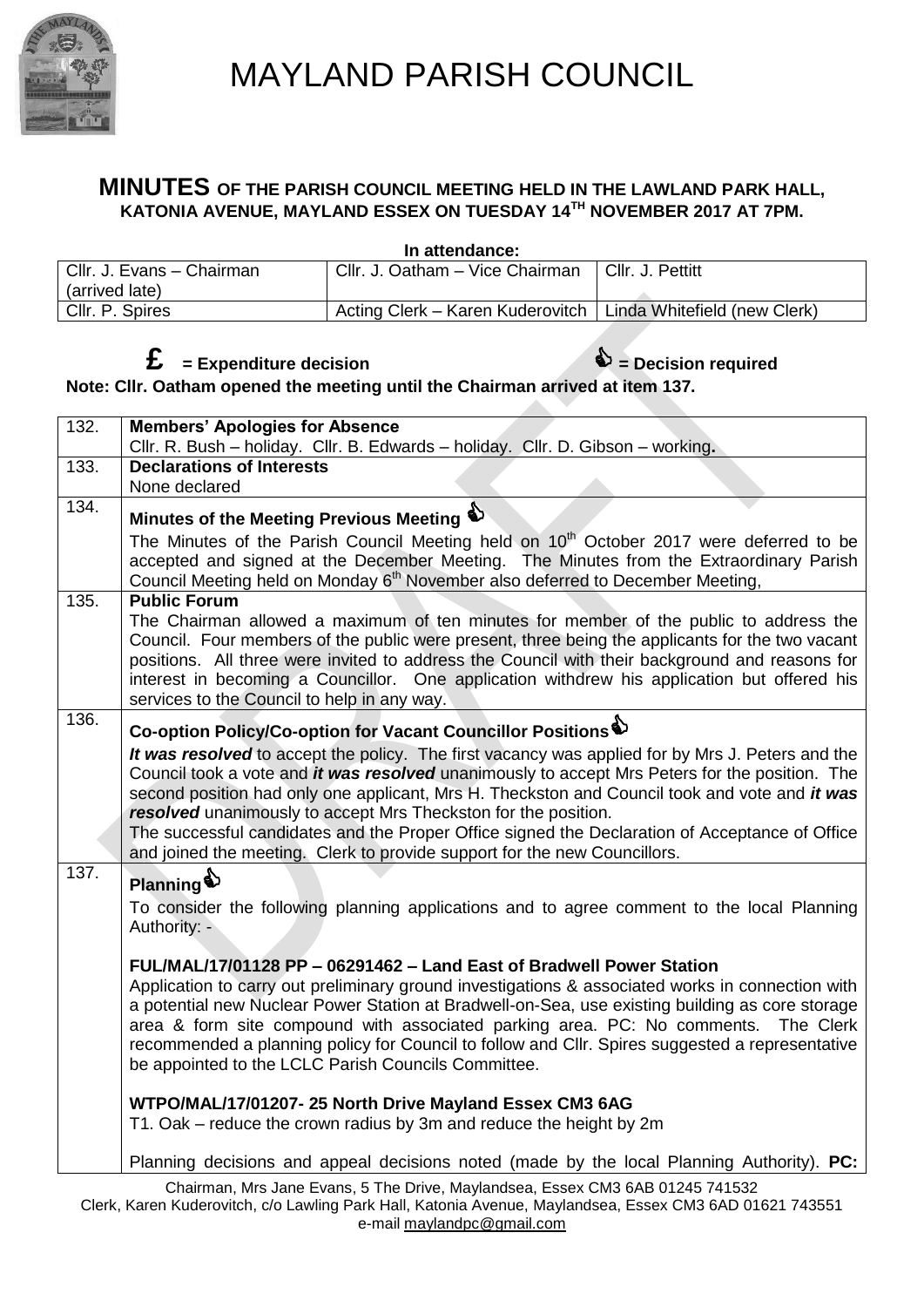

### **Supported.**

|      | Minutes.                                         |                                                                                                                                                                                          |                                 | CIIr. Spires, in his capacity of Chairman of the Neighbourhood Planning Committee read a<br>statement in connection with a complaint and this statement forms an attachment to these |                    |                 |  |  |
|------|--------------------------------------------------|------------------------------------------------------------------------------------------------------------------------------------------------------------------------------------------|---------------------------------|--------------------------------------------------------------------------------------------------------------------------------------------------------------------------------------|--------------------|-----------------|--|--|
| 138. |                                                  |                                                                                                                                                                                          |                                 |                                                                                                                                                                                      |                    |                 |  |  |
|      | Finance $\mathbf{\hat{\Phi}}$ $\mathbf{\hat{E}}$ |                                                                                                                                                                                          |                                 |                                                                                                                                                                                      |                    |                 |  |  |
|      | a)                                               |                                                                                                                                                                                          |                                 | The Financial Regulations to be reviewed – deferred to December 2017,                                                                                                                |                    |                 |  |  |
|      | b)                                               | Internal Audit - Clerk advised that the Internal Auditor should be changed every three years                                                                                             |                                 |                                                                                                                                                                                      |                    |                 |  |  |
|      |                                                  | and as the current one had been in place over three years and new one be engaged. EALC<br>had provided a list of names of people qualified to undertake this service. It was resolved to |                                 |                                                                                                                                                                                      |                    |                 |  |  |
|      |                                                  |                                                                                                                                                                                          | find a new Internal Auditor.    |                                                                                                                                                                                      |                    |                 |  |  |
|      | C)                                               |                                                                                                                                                                                          |                                 |                                                                                                                                                                                      |                    |                 |  |  |
|      |                                                  | It was resolved by a majority vote to accept a quote from Ahead 4 for £450 the development<br>of a new web site and £120 per annum on going charge. All data from the old web site would |                                 |                                                                                                                                                                                      |                    |                 |  |  |
|      |                                                  | be moved across and the Acting Clerk to assist the new Clerk with the instruction of how to                                                                                              |                                 |                                                                                                                                                                                      |                    |                 |  |  |
|      | update.                                          |                                                                                                                                                                                          |                                 |                                                                                                                                                                                      |                    |                 |  |  |
|      | d)                                               |                                                                                                                                                                                          |                                 | Training - The Clerk recommended the Essex Association of Local Councils in-house training                                                                                           |                    |                 |  |  |
|      |                                                  | for all Councillors (compulsory), tailoring the course modules specifically for West Hanningfield.                                                                                       |                                 |                                                                                                                                                                                      |                    |                 |  |  |
|      |                                                  | It was resolved to proceed using the training budget of £1,000 for 17/18. Clerk to discuss with<br>the EALC with a view to it being in January/February 2018.                            |                                 |                                                                                                                                                                                      |                    |                 |  |  |
|      | e)                                               |                                                                                                                                                                                          |                                 | It was resolved to accept the final invoice in relation to the extension/refurbishment of Lawling                                                                                    |                    |                 |  |  |
|      |                                                  |                                                                                                                                                                                          |                                 | Park Hall totalling the amount of £31,921.00 & VAT. Clerk to send any snagging items to the                                                                                          |                    |                 |  |  |
|      |                                                  | company.                                                                                                                                                                                 |                                 |                                                                                                                                                                                      |                    |                 |  |  |
|      | f)                                               |                                                                                                                                                                                          |                                 | It was resolved to hold the Extraordinary Parish Council Finance Meeting on Tuesday 19 <sup>th</sup>                                                                                 |                    |                 |  |  |
|      | g)                                               |                                                                                                                                                                                          |                                 | December 2017 @ 7pm to set the Precept for 18/19 to be submitted to Maldon District Council                                                                                          |                    |                 |  |  |
|      | h)                                               | It was resolved to spend £17 for Poppy Wreath to be drawn from Chairman's Allowance.<br>Clerk advised that the funds being held for projects may need clearer identification.            |                                 |                                                                                                                                                                                      |                    |                 |  |  |
|      | i)                                               |                                                                                                                                                                                          |                                 | The following payments were approved against the invoices presented (invoices & cheque                                                                                               |                    |                 |  |  |
|      | stubs to be initialled).                         |                                                                                                                                                                                          |                                 |                                                                                                                                                                                      |                    |                 |  |  |
|      |                                                  |                                                                                                                                                                                          |                                 |                                                                                                                                                                                      |                    |                 |  |  |
|      | <b>Date</b>                                      | Chq                                                                                                                                                                                      | Payee                           | <b>Service/Supply</b>                                                                                                                                                                | <b>Amount</b><br>£ | VAT £           |  |  |
|      | 14.11.17                                         | 104517                                                                                                                                                                                   | <b>RC Baker Designs</b>         | Curtain Tie Back for Lawling                                                                                                                                                         | 40.14              | 6.69            |  |  |
|      |                                                  |                                                                                                                                                                                          |                                 | Park Hall                                                                                                                                                                            |                    |                 |  |  |
|      | 14.11.17                                         | 104518                                                                                                                                                                                   | <b>Newquest Media Group</b>     | Advert for Clerks position                                                                                                                                                           | 79.20              | 13.20           |  |  |
|      | 14.11.17                                         | 104519                                                                                                                                                                                   | <b>SSE Scottish Hydro</b>       | Electricity<br>for<br>Changing                                                                                                                                                       | 47.52              | 2.26            |  |  |
|      | 14.11.17                                         | 104520                                                                                                                                                                                   | <b>SSE Scottish Hydro</b>       | Rooms, Lawling Park<br>Electricity for Lawling Park                                                                                                                                  | 200.49             | 9.54            |  |  |
|      |                                                  |                                                                                                                                                                                          |                                 | Hall                                                                                                                                                                                 |                    |                 |  |  |
|      | 14.11.17                                         | 104521                                                                                                                                                                                   | Royal British Legion            | Remembrance<br>Sunday                                                                                                                                                                | 17.00              |                 |  |  |
|      |                                                  |                                                                                                                                                                                          |                                 | Poppy<br>Wreathm                                                                                                                                                                     |                    |                 |  |  |
|      |                                                  |                                                                                                                                                                                          |                                 | (Chairman's Allowance                                                                                                                                                                |                    |                 |  |  |
|      | 14.11.17                                         | 104522                                                                                                                                                                                   | <b>Maldon District Council</b>  | <b>Community Protection</b>                                                                                                                                                          | 220.32             | 36.72           |  |  |
|      | 14.11.17                                         | 104523                                                                                                                                                                                   | Mr L Rose                       | Services<br>Hall Hire Deposit refund                                                                                                                                                 | 50.00              |                 |  |  |
|      | 14.11.17                                         | 104524                                                                                                                                                                                   | Mr S Gregory                    | Hall Hire Deposit refund                                                                                                                                                             | 50.00              |                 |  |  |
|      | 14.11.17                                         | Cash                                                                                                                                                                                     | Elaine Alabaster                | Hall Hire deposit refund                                                                                                                                                             | 50.00              |                 |  |  |
|      | 14.11.17                                         | 104525                                                                                                                                                                                   | Mrs J Evans                     | Gift for clerk                                                                                                                                                                       | 31.50              |                 |  |  |
|      | 14.11.17                                         | 104526                                                                                                                                                                                   | M.J. Garwood                    | <b>Football Pitch</b>                                                                                                                                                                | 257.50             |                 |  |  |
|      | 14.11.17                                         | 104527                                                                                                                                                                                   | M J Garwood                     | <b>Grounds Maintenance</b>                                                                                                                                                           | 1185.52            |                 |  |  |
|      | 14.11.17                                         | 104529                                                                                                                                                                                   | <b>Eastern Building Group</b>   | Final balance for Lawling                                                                                                                                                            | 38305.00           | 6384.00         |  |  |
|      |                                                  |                                                                                                                                                                                          |                                 | Park Hall Refurbishment                                                                                                                                                              |                    |                 |  |  |
|      | 14.11.17<br><b>TOTAL</b>                         | 104532                                                                                                                                                                                   | <b>SSE</b>                      | <b>Street Lights</b>                                                                                                                                                                 | 112.17<br>40646.36 | 5.34<br>6457.75 |  |  |
|      |                                                  | <b>Staff Wages/Expenses</b>                                                                                                                                                              |                                 |                                                                                                                                                                                      |                    |                 |  |  |
|      | 14.11.17                                         | 104528<br>104530                                                                                                                                                                         | Mrs K Kuderovitch - Locum Clerk |                                                                                                                                                                                      |                    |                 |  |  |

Chairman, Mrs Jane Evans, 5 The Drive, Maylandsea, Essex CM3 6AB 01245 741532 Clerk, Karen Kuderovitch, c/o Lawling Park Hall, Katonia Avenue, Maylandsea, Essex CM3 6AD 01621 743551 e-mail [maylandpc@gmail.com](mailto:maylandpc@gmail.com)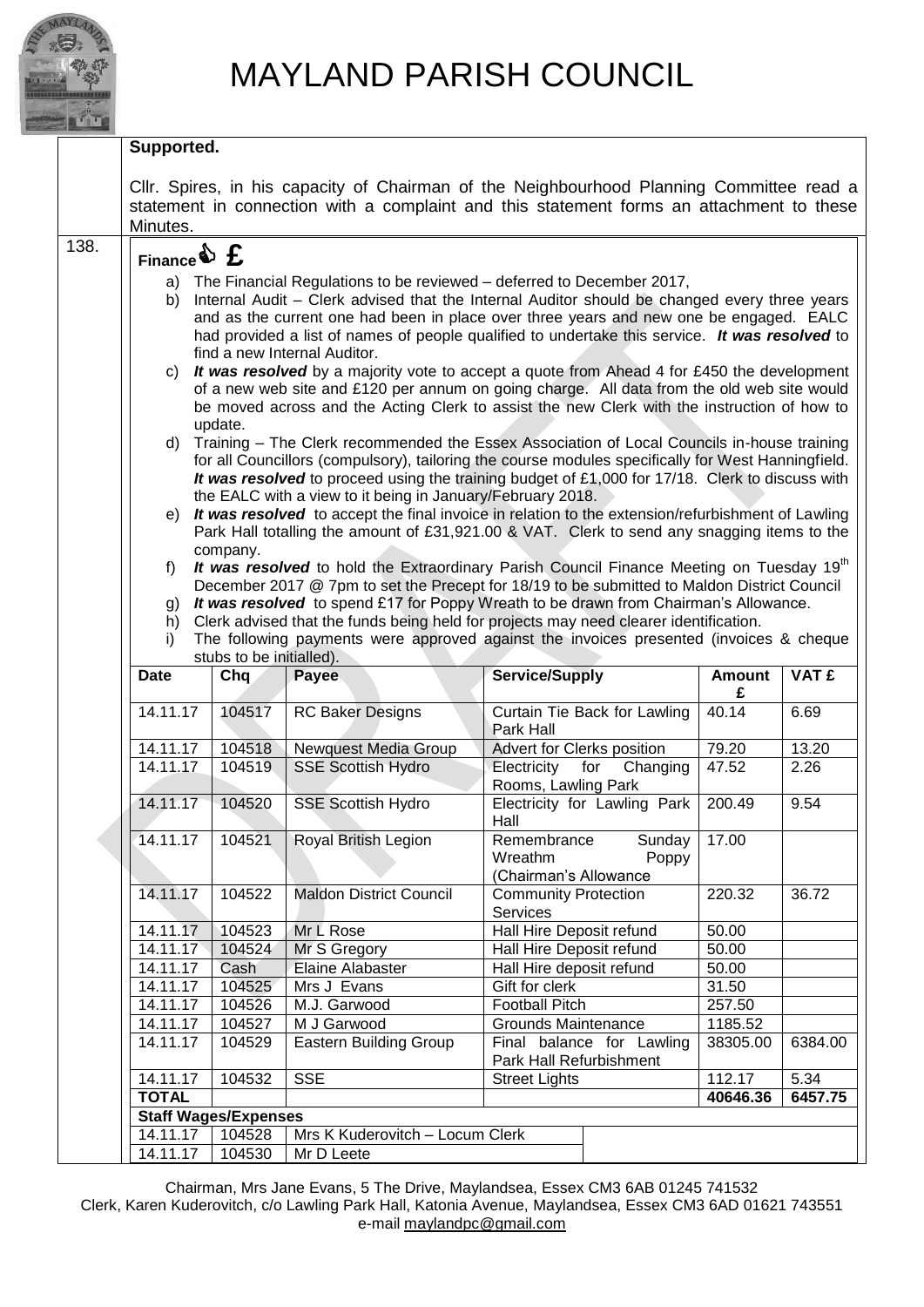

## MAYLAND PARISH COUNCIL

|      | 14.11.17                                                                                                                                                                                     | 10453   | Mr A Kemp                                          |                                                                                                 | £1,317.57 |  |
|------|----------------------------------------------------------------------------------------------------------------------------------------------------------------------------------------------|---------|----------------------------------------------------|-------------------------------------------------------------------------------------------------|-----------|--|
|      | <b>Receipts</b>                                                                                                                                                                              |         |                                                    |                                                                                                 |           |  |
|      | 11.10.17                                                                                                                                                                                     | 100361  | <b>Elaine Alabaster</b>                            | Hall Hire Sat 7 <sup>th</sup> Oct                                                               | 72.00     |  |
|      | 11.10.17                                                                                                                                                                                     | 100362  | Elaine Alabaster                                   | Deposit Hall Hire                                                                               | 50.00     |  |
|      | 11.10.17                                                                                                                                                                                     | 100363  | Sarah Walsh                                        | Hall Hire 9 & 11 <sup>th</sup> Oct                                                              | 24.00     |  |
|      | 11.10.17                                                                                                                                                                                     | 100364  | Debbie Down                                        | <b>Hall Hire</b>                                                                                | 15.00     |  |
|      | 11.10.17                                                                                                                                                                                     | 100365  | Various                                            | Tennis Court Hire                                                                               | 13.80     |  |
|      | 7.11.17                                                                                                                                                                                      | 100366  | Debbie Down                                        | Hall Hire 17 <sup>th</sup> & 20 <sup>th</sup> Oct                                               | 16.00     |  |
|      | 7.11.17                                                                                                                                                                                      | 100367  | Simon Burn                                         | Hall Hire – deposit $18^{th}$ Nov                                                               | 50.00     |  |
|      | 7.11.17                                                                                                                                                                                      | 100368  | Simon Burn                                         | Hall Hire - 18 <sup>th</sup> Nov                                                                | 32.00     |  |
|      | 7.11.17                                                                                                                                                                                      | 100369  | Sarah Walsh                                        | Hall Hire16/18/23 <sup>rd</sup> Oct                                                             | 24.00     |  |
|      | 711.17                                                                                                                                                                                       | receipt | Sarah Walsh                                        | Hall Hire 3.11 - 15.12.17                                                                       | 168.00    |  |
|      | 23.10.17                                                                                                                                                                                     | 47244   | <b>HMRC</b>                                        | VAT Refund July-Sept 2017                                                                       | 7647.30   |  |
|      | <b>TOTAL</b>                                                                                                                                                                                 |         |                                                    |                                                                                                 | 8112.10   |  |
| 139. |                                                                                                                                                                                              |         |                                                    | Lawling Park Committee including Bakersfield, Lawling Playing Field & Dog Walk Area             |           |  |
|      |                                                                                                                                                                                              |         |                                                    | Councillors noted receipt of the draft minutes from the October LPC meeting.                    |           |  |
| 140. |                                                                                                                                                                                              |         | <b>Neighbourhood Plan Committee</b>                |                                                                                                 |           |  |
|      |                                                                                                                                                                                              |         |                                                    | CIIr. P. Spires reported on a recent meeting with MDS and gave details of a mapping device      |           |  |
|      |                                                                                                                                                                                              |         |                                                    | coming to the Parish Council which will assist when looking at the type of housing residents    |           |  |
|      |                                                                                                                                                                                              |         | would like to see built and identifying the areas. |                                                                                                 |           |  |
| 141. |                                                                                                                                                                                              |         |                                                    | Parks & Open Spaces including George Everitt Memorial Park, Cardnell Brothers                   |           |  |
|      |                                                                                                                                                                                              |         | Memorial Park Field & Mayland Nature Reserve       |                                                                                                 |           |  |
|      |                                                                                                                                                                                              |         |                                                    | Cllr. P. Spires reported from the on-site meeting held on Monday $6th$ November with Maldon     |           |  |
|      |                                                                                                                                                                                              |         |                                                    | District Council where advice was given by MDC after surveying the Parish Council land, with    |           |  |
|      |                                                                                                                                                                                              |         |                                                    | finding ways to reduce dog excrement and ensuring safety of all users of the area. Cllr. Spires |           |  |
|      |                                                                                                                                                                                              |         |                                                    | gave details of adopting a code and the possibility in the future of the Rangers being able to  |           |  |
|      |                                                                                                                                                                                              |         |                                                    | stop and challenge & fine offenders and details of a possibility to enforce a total ban in some |           |  |
|      |                                                                                                                                                                                              |         |                                                    | areas, should the need arise. Clerk suggested a poster be made and details put in the Mayland   |           |  |
|      | Mayl.                                                                                                                                                                                        |         |                                                    | Investigations to be made into the Russian Vine works, the dog bun at Gladwell Road and a       |           |  |
|      |                                                                                                                                                                                              |         |                                                    | suggestion that fencing at George Everett Memorial Park needs replacing.                        |           |  |
|      |                                                                                                                                                                                              |         |                                                    | Cllr. Spires reported on a new source of funding from Essex County Council being administered   |           |  |
|      |                                                                                                                                                                                              |         |                                                    | by the EALC, and up to £10K was available quarterly to constituted organisations.               |           |  |
| 142. |                                                                                                                                                                                              |         |                                                    |                                                                                                 |           |  |
|      | Village Environment including Lighting, Vandalism, Sea Wall, Transport<br>Nothing reported.                                                                                                  |         |                                                    |                                                                                                 |           |  |
| 143. | Parish Council Office                                                                                                                                                                        |         |                                                    |                                                                                                 |           |  |
|      |                                                                                                                                                                                              |         |                                                    |                                                                                                 |           |  |
|      | CIIr J. Otham reported two printers had been purchased but not the office furniture. The Clerk<br>reported the new PC and lap top were in place. The Clerk suggested a plan of the office be |         |                                                    |                                                                                                 |           |  |
|      | created. Chairman reported that Eastern Building Services had visited the office and would                                                                                                   |         |                                                    |                                                                                                 |           |  |
|      | quote for a new new window and/or separate access door (this would come under the Lawling                                                                                                    |         |                                                    |                                                                                                 |           |  |
|      | Park Committee meeting). The Clerk to advise of further action points to ensure the office                                                                                                   |         |                                                    |                                                                                                 |           |  |
|      | meets current regulations.                                                                                                                                                                   |         |                                                    |                                                                                                 |           |  |
| 144. | Correspondence                                                                                                                                                                               |         |                                                    |                                                                                                 |           |  |
|      |                                                                                                                                                                                              |         | No correspondence received.                        | Clerk advised for the address to be changed from the previous                                   |           |  |
|      | Clerk to the PC Office.                                                                                                                                                                      |         |                                                    |                                                                                                 |           |  |
| 145. | <b>Items for Next Agenda</b>                                                                                                                                                                 |         |                                                    |                                                                                                 |           |  |
|      | Clerk to ask via e-mail also.                                                                                                                                                                |         |                                                    |                                                                                                 |           |  |
|      |                                                                                                                                                                                              |         |                                                    |                                                                                                 |           |  |
|      | Chairman to ask for a vote to close the meeting for the following confidential item:                                                                                                         |         |                                                    |                                                                                                 |           |  |
|      |                                                                                                                                                                                              |         |                                                    |                                                                                                 |           |  |

Chairman, Mrs Jane Evans, 5 The Drive, Maylandsea, Essex CM3 6AB 01245 741532 Clerk, Karen Kuderovitch, c/o Lawling Park Hall, Katonia Avenue, Maylandsea, Essex CM3 6AD 01621 743551 e-mail [maylandpc@gmail.com](mailto:maylandpc@gmail.com)